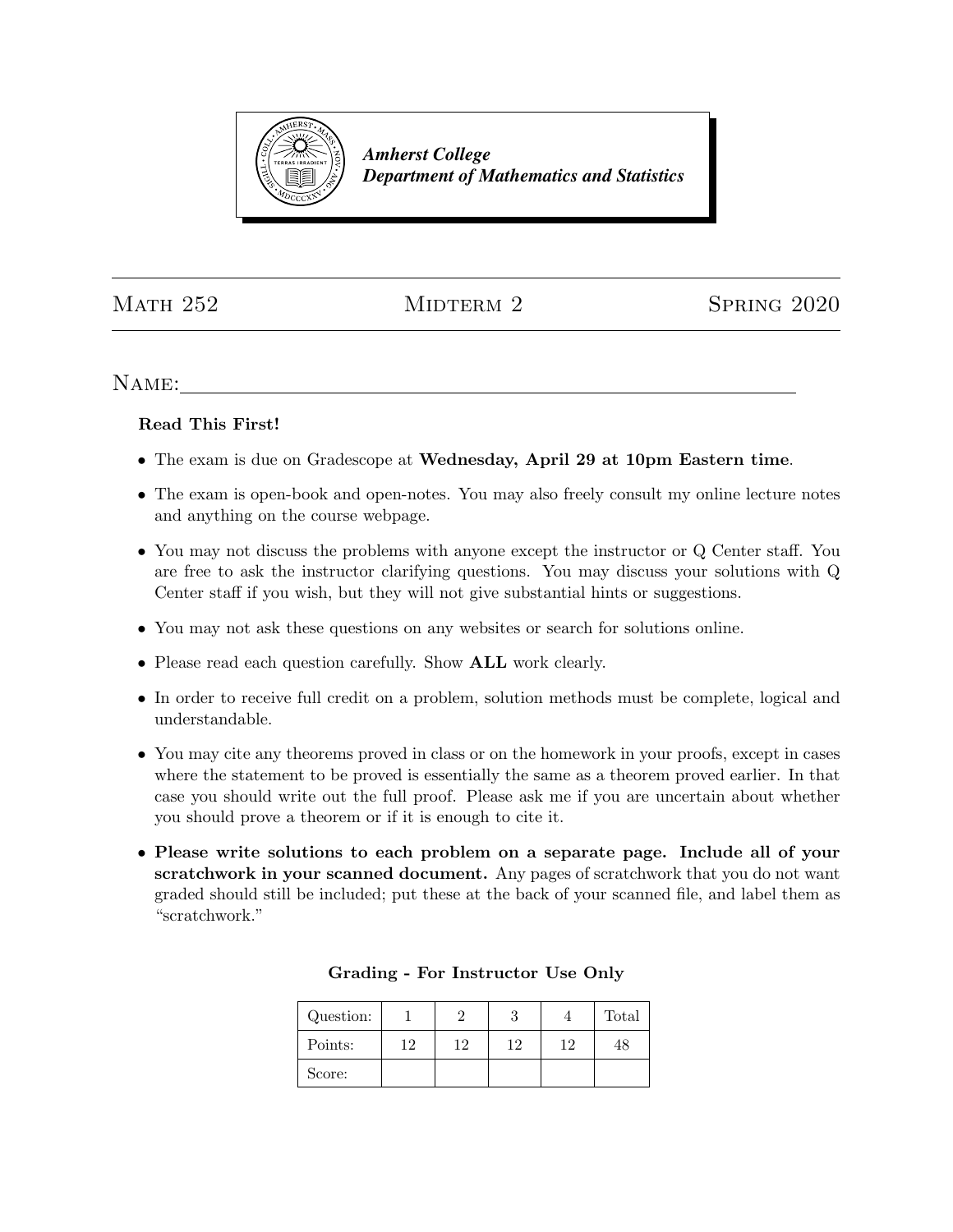- 0. Write out the following sentence, and sign your name: "The attached work is entirely my own. I have not discussed the problems with anyone except course staff, and have not attempted to find solutions online." (This page does not need to be labelled with a problem on Gradescope.)
- 1. [12 points] Alice and Bob are using RSA encryption. Alice publishes the following public key.

$$
\begin{array}{rcl} N & = & 64777 \\ e & = & 11 \end{array}
$$

Bob sends the following ciphertext to Alice.

 $c = 42675$ 

Use a brute-force approach to extract Alice's private key and determine Bob's plaintext  $m$ . You should use a computer for the computations, but clearly explain what you have done and how you have used the computer to do it.

2. [12 points] Let E be the elliptic curve over  $\mathbb Q$  (EDIT: you can just think of this as a curve over R; the result will be the same) defined by the equation

$$
y^2 = x^3 - x + 1.
$$

Let P be the point  $(1, 1)$ . Determine the point  $(-3) \cdot P$ . Do the arithmetic by hand, and show your computations (but you may use a computer to check your arithmetic).

3. [12 points] Suppose that Samantha and Victor use the following variation on DSA. The system uses the same public parameters  $p, q, g$  as DSA (notation as in Table 4.3 of the textbook). Rather that publishing a single verification key A, Samantha chooses two secret signing keys  $a_1, a_2$ , and publishes two verification keys  $A_1, A_2$  such that

$$
A_1 \equiv g^{a_1} \pmod{p}, \text{ and}
$$
  

$$
A_2 \equiv g^{a_2} \pmod{p}.
$$

A signature on a document D consists of a pair of integers  $(S_1, S_2)$ . When he receives a document D with signature  $(S_1, S_2)$ , Victor will use the following verification procedure.

- Compute  $V_1 \equiv DS_2^{-1} \pmod{q}$  and  $V_2 \equiv S_1 S_2^{-1} \pmod{q}$  (as in DSA).
- Verify that

$$
\left((A_1^{V_1}A_2^{V_2})\%p\right)\%q=S_1.
$$

(If this equation is false, the signature is considered invalid.)

Devise an (efficient) *signing procedure* that Samantha could follow to produce valid signatures. Write out your procedure as a Python function (receiving a document  $D$  and the parameters and private keys as input), and prove that your program returns a valid signature according to Victor's procedure above.

I will not deduct points for syntax errors, as long as it is clear what you mean. You may use the built-in Python function pow for fast modular powers, and you may assume that you have implemented an efficient function modinv to compute modular inverses. EDIT: you may also make use of any functions from the **random** library to generate random numbers. Any other needed helper functions should be implemented in your written solution.